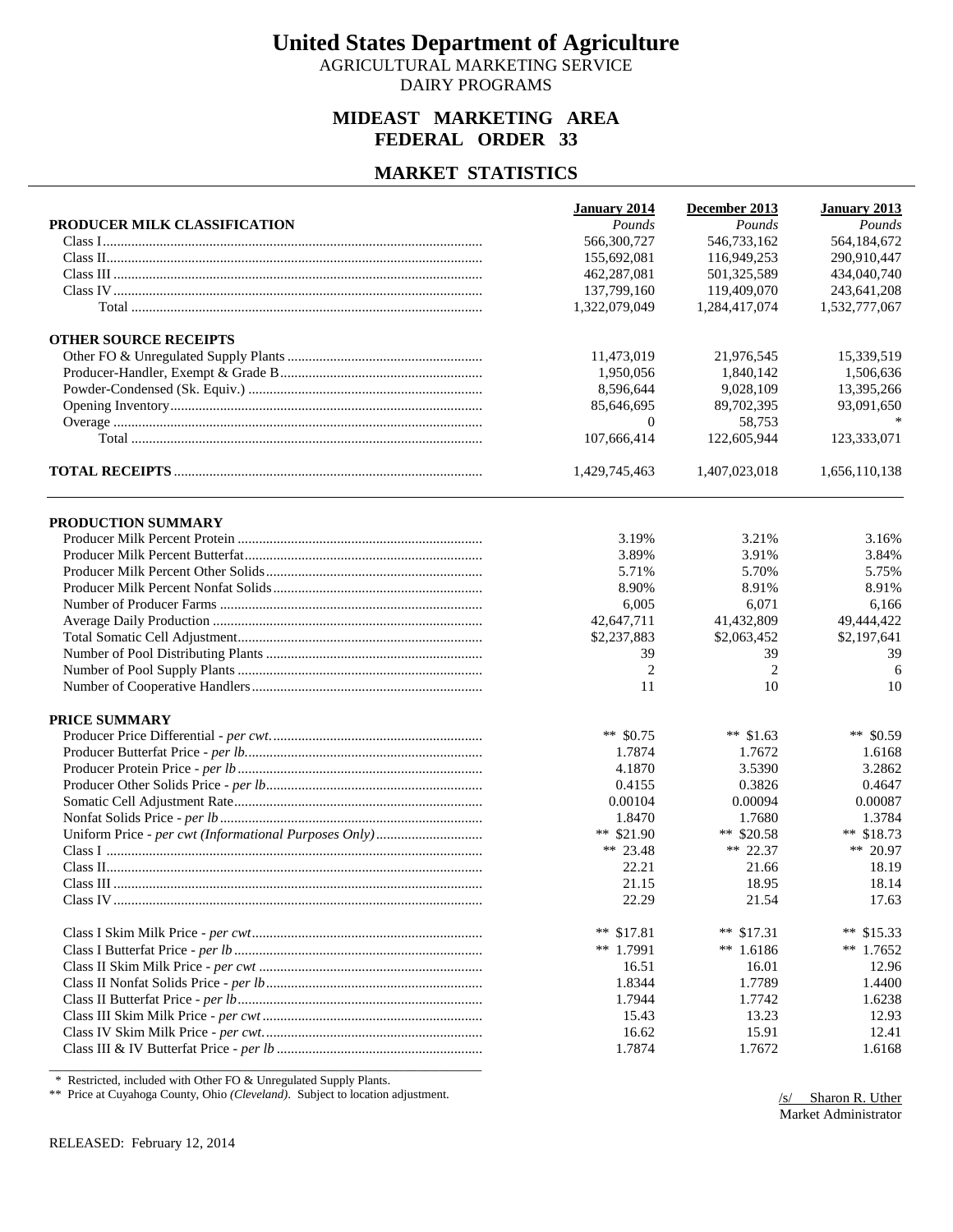AGRICULTURAL MARKETING SERVICE DAIRY PROGRAMS

## **MIDEAST MARKETING AREA FEDERAL ORDER 33**

### **MARKET STATISTICS**

| 501,543,892<br>566,300,727<br>508,579,406<br>209,635,058<br>155,692,081<br>204,454,977<br>462,287,081<br>422,810,189<br>406,265,916<br>179,288,294<br>137,799,160<br>229,429,693<br>1,296,733,160<br>1,322,079,049<br>1,365,274,265<br>13,676,019<br>11,473,019<br>14,672,051<br>1,818,308<br>1,950,056<br>1,505,077<br>8,535,796<br>8,596,644<br>10,887,325<br>79,324,398<br>98,670,464<br>85,646,695<br>64.076<br>1,463,928<br>$\overline{0}$<br>125,798,993<br>104,818,449<br>107,666,414<br>1,401,551,609<br>1,429,745,463<br>1,491,073,258<br>PRODUCTION SUMMARY<br>3.16%<br>3.18%<br>3.19%<br>3.89%<br>3.84%<br>3.86%<br>5.71%<br>5.71%<br>5.75%<br>8.89%<br>8.91%<br>8.90%<br>5,984<br>6,005<br>6,092<br>46,311,899<br>42,647,711<br>48,759,795<br>\$2,207,527<br>\$2,237,883<br>\$1,839,207<br>39<br>38<br>38<br>$\overline{2}$<br>2<br>5<br>10<br>11<br>10<br>** $$0.02$<br>** $$0.75$<br>** $$1.12$<br>2.0109<br>1.7874<br>1.6619<br>4.6044<br>4.1870<br>2.9609<br>0.4453<br>0.4155<br>0.4534<br>0.00083<br>0.00114<br>0.00104<br>1.8914<br>1.8470<br>1.3742<br>** \$23.37<br>** $$21.90$<br>** $$18.37$<br>** 24.02<br>** 23.48<br>** 20.21<br>23.73<br>22.21<br>18.49<br>23.35<br>21.15<br>17.25<br>23.46<br>22.29<br>17.75<br>** $$18.57$<br>** $$17.81$<br>**<br>\$14.91<br>** 1.7425<br>** 1.7991<br>** $1.6627$<br>17.27<br>16.51<br>13.11<br>1.9189<br>1.8344<br>1.4567<br>2.0179<br>1.7944<br>1.6689<br>16.90<br>15.43<br>11.85<br>17.02<br>16.62<br>12.37<br>2.0109<br>1.7874<br>1.6619 |                              | February 2014 | January 2014 | February 2013 |
|------------------------------------------------------------------------------------------------------------------------------------------------------------------------------------------------------------------------------------------------------------------------------------------------------------------------------------------------------------------------------------------------------------------------------------------------------------------------------------------------------------------------------------------------------------------------------------------------------------------------------------------------------------------------------------------------------------------------------------------------------------------------------------------------------------------------------------------------------------------------------------------------------------------------------------------------------------------------------------------------------------------------------------------------------------------------------------------------------------------------------------------------------------------------------------------------------------------------------------------------------------------------------------------------------------------------------------------------------------------------------------------------------------------------------------------------------------------------------------------------------------|------------------------------|---------------|--------------|---------------|
|                                                                                                                                                                                                                                                                                                                                                                                                                                                                                                                                                                                                                                                                                                                                                                                                                                                                                                                                                                                                                                                                                                                                                                                                                                                                                                                                                                                                                                                                                                            | PRODUCER MILK CLASSIFICATION | Pounds        | Pounds       | Pounds        |
|                                                                                                                                                                                                                                                                                                                                                                                                                                                                                                                                                                                                                                                                                                                                                                                                                                                                                                                                                                                                                                                                                                                                                                                                                                                                                                                                                                                                                                                                                                            |                              |               |              |               |
|                                                                                                                                                                                                                                                                                                                                                                                                                                                                                                                                                                                                                                                                                                                                                                                                                                                                                                                                                                                                                                                                                                                                                                                                                                                                                                                                                                                                                                                                                                            |                              |               |              |               |
|                                                                                                                                                                                                                                                                                                                                                                                                                                                                                                                                                                                                                                                                                                                                                                                                                                                                                                                                                                                                                                                                                                                                                                                                                                                                                                                                                                                                                                                                                                            |                              |               |              |               |
|                                                                                                                                                                                                                                                                                                                                                                                                                                                                                                                                                                                                                                                                                                                                                                                                                                                                                                                                                                                                                                                                                                                                                                                                                                                                                                                                                                                                                                                                                                            |                              |               |              |               |
|                                                                                                                                                                                                                                                                                                                                                                                                                                                                                                                                                                                                                                                                                                                                                                                                                                                                                                                                                                                                                                                                                                                                                                                                                                                                                                                                                                                                                                                                                                            |                              |               |              |               |
|                                                                                                                                                                                                                                                                                                                                                                                                                                                                                                                                                                                                                                                                                                                                                                                                                                                                                                                                                                                                                                                                                                                                                                                                                                                                                                                                                                                                                                                                                                            | <b>OTHER SOURCE RECEIPTS</b> |               |              |               |
|                                                                                                                                                                                                                                                                                                                                                                                                                                                                                                                                                                                                                                                                                                                                                                                                                                                                                                                                                                                                                                                                                                                                                                                                                                                                                                                                                                                                                                                                                                            |                              |               |              |               |
|                                                                                                                                                                                                                                                                                                                                                                                                                                                                                                                                                                                                                                                                                                                                                                                                                                                                                                                                                                                                                                                                                                                                                                                                                                                                                                                                                                                                                                                                                                            |                              |               |              |               |
|                                                                                                                                                                                                                                                                                                                                                                                                                                                                                                                                                                                                                                                                                                                                                                                                                                                                                                                                                                                                                                                                                                                                                                                                                                                                                                                                                                                                                                                                                                            |                              |               |              |               |
|                                                                                                                                                                                                                                                                                                                                                                                                                                                                                                                                                                                                                                                                                                                                                                                                                                                                                                                                                                                                                                                                                                                                                                                                                                                                                                                                                                                                                                                                                                            |                              |               |              |               |
|                                                                                                                                                                                                                                                                                                                                                                                                                                                                                                                                                                                                                                                                                                                                                                                                                                                                                                                                                                                                                                                                                                                                                                                                                                                                                                                                                                                                                                                                                                            |                              |               |              |               |
|                                                                                                                                                                                                                                                                                                                                                                                                                                                                                                                                                                                                                                                                                                                                                                                                                                                                                                                                                                                                                                                                                                                                                                                                                                                                                                                                                                                                                                                                                                            |                              |               |              |               |
|                                                                                                                                                                                                                                                                                                                                                                                                                                                                                                                                                                                                                                                                                                                                                                                                                                                                                                                                                                                                                                                                                                                                                                                                                                                                                                                                                                                                                                                                                                            |                              |               |              |               |
|                                                                                                                                                                                                                                                                                                                                                                                                                                                                                                                                                                                                                                                                                                                                                                                                                                                                                                                                                                                                                                                                                                                                                                                                                                                                                                                                                                                                                                                                                                            |                              |               |              |               |
|                                                                                                                                                                                                                                                                                                                                                                                                                                                                                                                                                                                                                                                                                                                                                                                                                                                                                                                                                                                                                                                                                                                                                                                                                                                                                                                                                                                                                                                                                                            |                              |               |              |               |
|                                                                                                                                                                                                                                                                                                                                                                                                                                                                                                                                                                                                                                                                                                                                                                                                                                                                                                                                                                                                                                                                                                                                                                                                                                                                                                                                                                                                                                                                                                            |                              |               |              |               |
|                                                                                                                                                                                                                                                                                                                                                                                                                                                                                                                                                                                                                                                                                                                                                                                                                                                                                                                                                                                                                                                                                                                                                                                                                                                                                                                                                                                                                                                                                                            |                              |               |              |               |
|                                                                                                                                                                                                                                                                                                                                                                                                                                                                                                                                                                                                                                                                                                                                                                                                                                                                                                                                                                                                                                                                                                                                                                                                                                                                                                                                                                                                                                                                                                            |                              |               |              |               |
|                                                                                                                                                                                                                                                                                                                                                                                                                                                                                                                                                                                                                                                                                                                                                                                                                                                                                                                                                                                                                                                                                                                                                                                                                                                                                                                                                                                                                                                                                                            |                              |               |              |               |
|                                                                                                                                                                                                                                                                                                                                                                                                                                                                                                                                                                                                                                                                                                                                                                                                                                                                                                                                                                                                                                                                                                                                                                                                                                                                                                                                                                                                                                                                                                            |                              |               |              |               |
|                                                                                                                                                                                                                                                                                                                                                                                                                                                                                                                                                                                                                                                                                                                                                                                                                                                                                                                                                                                                                                                                                                                                                                                                                                                                                                                                                                                                                                                                                                            |                              |               |              |               |
|                                                                                                                                                                                                                                                                                                                                                                                                                                                                                                                                                                                                                                                                                                                                                                                                                                                                                                                                                                                                                                                                                                                                                                                                                                                                                                                                                                                                                                                                                                            |                              |               |              |               |
|                                                                                                                                                                                                                                                                                                                                                                                                                                                                                                                                                                                                                                                                                                                                                                                                                                                                                                                                                                                                                                                                                                                                                                                                                                                                                                                                                                                                                                                                                                            |                              |               |              |               |
|                                                                                                                                                                                                                                                                                                                                                                                                                                                                                                                                                                                                                                                                                                                                                                                                                                                                                                                                                                                                                                                                                                                                                                                                                                                                                                                                                                                                                                                                                                            |                              |               |              |               |
|                                                                                                                                                                                                                                                                                                                                                                                                                                                                                                                                                                                                                                                                                                                                                                                                                                                                                                                                                                                                                                                                                                                                                                                                                                                                                                                                                                                                                                                                                                            | PRICE SUMMARY                |               |              |               |
|                                                                                                                                                                                                                                                                                                                                                                                                                                                                                                                                                                                                                                                                                                                                                                                                                                                                                                                                                                                                                                                                                                                                                                                                                                                                                                                                                                                                                                                                                                            |                              |               |              |               |
|                                                                                                                                                                                                                                                                                                                                                                                                                                                                                                                                                                                                                                                                                                                                                                                                                                                                                                                                                                                                                                                                                                                                                                                                                                                                                                                                                                                                                                                                                                            |                              |               |              |               |
|                                                                                                                                                                                                                                                                                                                                                                                                                                                                                                                                                                                                                                                                                                                                                                                                                                                                                                                                                                                                                                                                                                                                                                                                                                                                                                                                                                                                                                                                                                            |                              |               |              |               |
|                                                                                                                                                                                                                                                                                                                                                                                                                                                                                                                                                                                                                                                                                                                                                                                                                                                                                                                                                                                                                                                                                                                                                                                                                                                                                                                                                                                                                                                                                                            |                              |               |              |               |
|                                                                                                                                                                                                                                                                                                                                                                                                                                                                                                                                                                                                                                                                                                                                                                                                                                                                                                                                                                                                                                                                                                                                                                                                                                                                                                                                                                                                                                                                                                            |                              |               |              |               |
|                                                                                                                                                                                                                                                                                                                                                                                                                                                                                                                                                                                                                                                                                                                                                                                                                                                                                                                                                                                                                                                                                                                                                                                                                                                                                                                                                                                                                                                                                                            |                              |               |              |               |
|                                                                                                                                                                                                                                                                                                                                                                                                                                                                                                                                                                                                                                                                                                                                                                                                                                                                                                                                                                                                                                                                                                                                                                                                                                                                                                                                                                                                                                                                                                            |                              |               |              |               |
|                                                                                                                                                                                                                                                                                                                                                                                                                                                                                                                                                                                                                                                                                                                                                                                                                                                                                                                                                                                                                                                                                                                                                                                                                                                                                                                                                                                                                                                                                                            |                              |               |              |               |
|                                                                                                                                                                                                                                                                                                                                                                                                                                                                                                                                                                                                                                                                                                                                                                                                                                                                                                                                                                                                                                                                                                                                                                                                                                                                                                                                                                                                                                                                                                            |                              |               |              |               |
|                                                                                                                                                                                                                                                                                                                                                                                                                                                                                                                                                                                                                                                                                                                                                                                                                                                                                                                                                                                                                                                                                                                                                                                                                                                                                                                                                                                                                                                                                                            |                              |               |              |               |
|                                                                                                                                                                                                                                                                                                                                                                                                                                                                                                                                                                                                                                                                                                                                                                                                                                                                                                                                                                                                                                                                                                                                                                                                                                                                                                                                                                                                                                                                                                            |                              |               |              |               |
|                                                                                                                                                                                                                                                                                                                                                                                                                                                                                                                                                                                                                                                                                                                                                                                                                                                                                                                                                                                                                                                                                                                                                                                                                                                                                                                                                                                                                                                                                                            |                              |               |              |               |
|                                                                                                                                                                                                                                                                                                                                                                                                                                                                                                                                                                                                                                                                                                                                                                                                                                                                                                                                                                                                                                                                                                                                                                                                                                                                                                                                                                                                                                                                                                            |                              |               |              |               |
|                                                                                                                                                                                                                                                                                                                                                                                                                                                                                                                                                                                                                                                                                                                                                                                                                                                                                                                                                                                                                                                                                                                                                                                                                                                                                                                                                                                                                                                                                                            |                              |               |              |               |
|                                                                                                                                                                                                                                                                                                                                                                                                                                                                                                                                                                                                                                                                                                                                                                                                                                                                                                                                                                                                                                                                                                                                                                                                                                                                                                                                                                                                                                                                                                            |                              |               |              |               |
|                                                                                                                                                                                                                                                                                                                                                                                                                                                                                                                                                                                                                                                                                                                                                                                                                                                                                                                                                                                                                                                                                                                                                                                                                                                                                                                                                                                                                                                                                                            |                              |               |              |               |
|                                                                                                                                                                                                                                                                                                                                                                                                                                                                                                                                                                                                                                                                                                                                                                                                                                                                                                                                                                                                                                                                                                                                                                                                                                                                                                                                                                                                                                                                                                            |                              |               |              |               |
|                                                                                                                                                                                                                                                                                                                                                                                                                                                                                                                                                                                                                                                                                                                                                                                                                                                                                                                                                                                                                                                                                                                                                                                                                                                                                                                                                                                                                                                                                                            |                              |               |              |               |
|                                                                                                                                                                                                                                                                                                                                                                                                                                                                                                                                                                                                                                                                                                                                                                                                                                                                                                                                                                                                                                                                                                                                                                                                                                                                                                                                                                                                                                                                                                            |                              |               |              |               |

\* Restricted, included with Other FO & Unregulated Supply Plants.

\*\* Price at Cuyahoga County, Ohio *(Cleveland)*. Subject to location adjustment.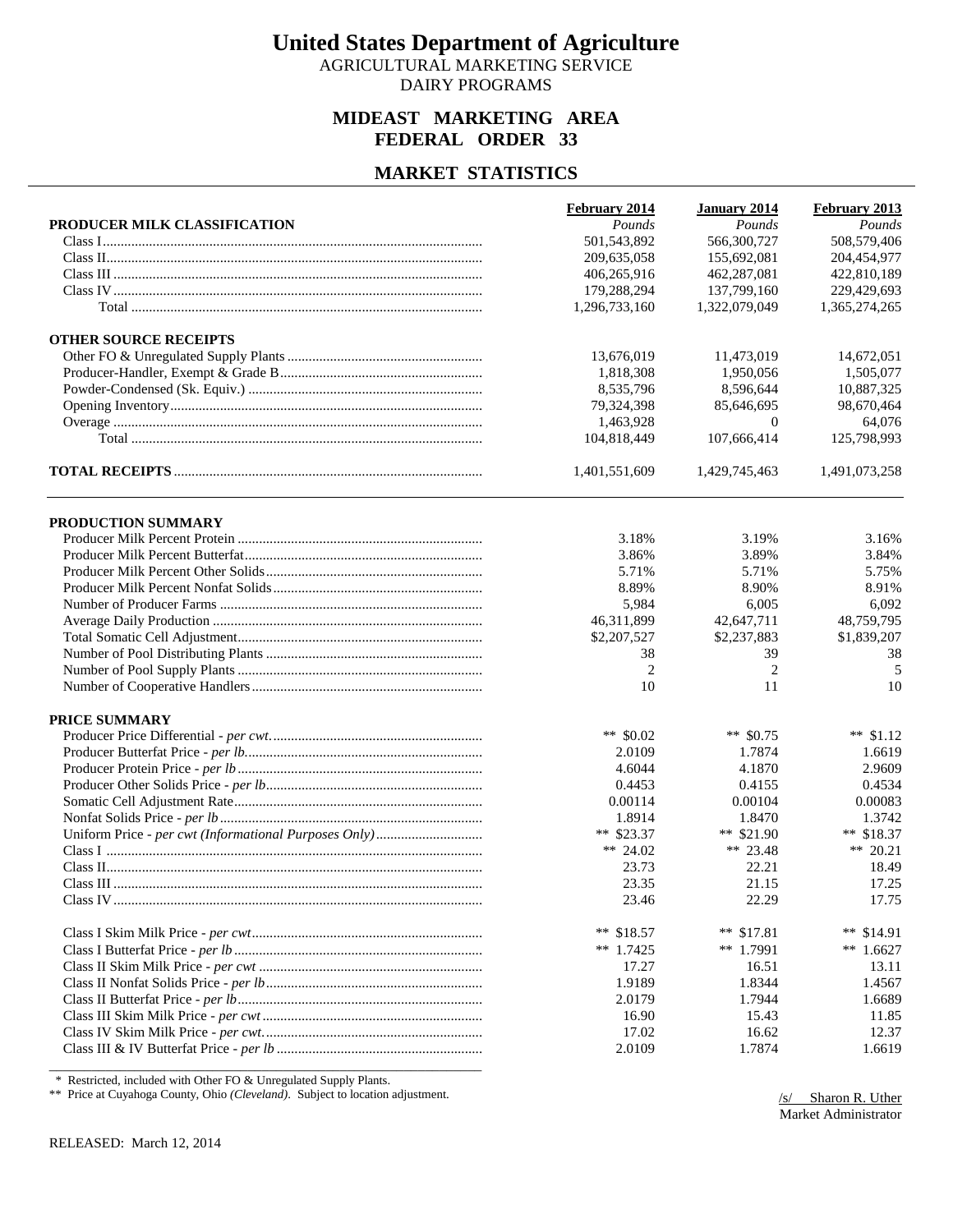AGRICULTURAL MARKETING SERVICE DAIRY PROGRAMS

## **MIDEAST MARKETING AREA FEDERAL ORDER 33**

### **MARKET STATISTICS**

|                              | <b>March 2014</b> | February 2014        | <b>March 2013</b> |
|------------------------------|-------------------|----------------------|-------------------|
| PRODUCER MILK CLASSIFICATION | Pounds            | Pounds               | Pounds            |
|                              | 528,832,470       | 501,543,892          | 547,743,700       |
|                              | 199,728,901       | 209,635,058          | 186,058,670       |
|                              | 492,888,523       | 406,265,916          | 474,740,211       |
|                              | 226,703,398       | 179,288,294          | 228,184,517       |
|                              | 1,448,153,292     | 1,296,733,160        | 1,436,727,098     |
| <b>OTHER SOURCE RECEIPTS</b> |                   |                      |                   |
|                              | 21,880,706        | 13,676,019           | 26,984,970        |
|                              | 2,165,525         | 1,818,308            | 1,626,325         |
|                              | 10,734,402        | 8.535.796            | 12,891,455        |
|                              | 82, 871, 277      | 79,324,398           | 85,296,025        |
|                              | 30,078            | 1,463,928            | 92,084            |
|                              | 117,681,988       | 104,818,449          | 126,890,859       |
|                              | 1,565,835,280     | 1,401,551,609        | 1,563,617,957     |
| PRODUCTION SUMMARY           |                   |                      |                   |
|                              | 3.15%             | 3.18%                | 3.15%             |
|                              | 3.83%             | 3.86%                | 3.84%             |
|                              | 5.72%             | 5.71%                | 5.75%             |
|                              | 8.87%             | 8.89%                | 8.90%             |
|                              | 5,975             | 5,984                | 6,150             |
|                              | 46,714,622        | 46,311,899           | 46,346,035        |
|                              | \$2,523,418       | \$2,207,527          | \$1,920,389       |
|                              |                   |                      | 39                |
|                              | 38                | 38<br>$\overline{2}$ |                   |
|                              | 2<br>9            |                      | 2                 |
|                              |                   | 10                   | 10                |
| PRICE SUMMARY                |                   |                      |                   |
|                              | $*$ \$0.62        | $*$ \$0.02           | $*$ \$1.29        |
|                              | 2.0402            | 2.0109               | 1.7476            |
|                              | 4.5172            | 4.6044               | 2.8204            |
|                              | 0.4700            | 0.4453               | 0.4179            |
|                              | 0.00113           | 0.00114              | 0.00082           |
|                              | 1.9027            | 1.8914               | 1.3395            |
|                              | $*$ \$23.95       | $*$ \$23.37          | $*$ \$18.22       |
|                              | $* 25.64$         | $*24.02$             | * 19.80           |
|                              | 24.22             | 23.73                | 18.82             |
|                              | 23.33             | 23.35                | 16.93             |
|                              | 23.66             | 23.46                | 17.75             |
|                              | $*$ \$19.14       | $*$ \$18.57          | $*$ \$14.44       |
|                              | $*2.0498$         | $*1.7425$            | $*1.6764$         |
|                              | 17.67             | 17.27                | 13.14             |
|                              | 1.9633            | 1.9189               | 1.4600            |
|                              | 2.0472            | 2.0179               | 1.7546            |
|                              | 16.78             | 16.90                | 11.21             |
|                              | 17.12             | 17.02                | 12.06             |
|                              | 2.0402            | 2.0109               | 1.7476            |
|                              |                   |                      |                   |

\* Price at Cuyahoga County, Ohio *(Cleveland)*. Subject to location adjustment.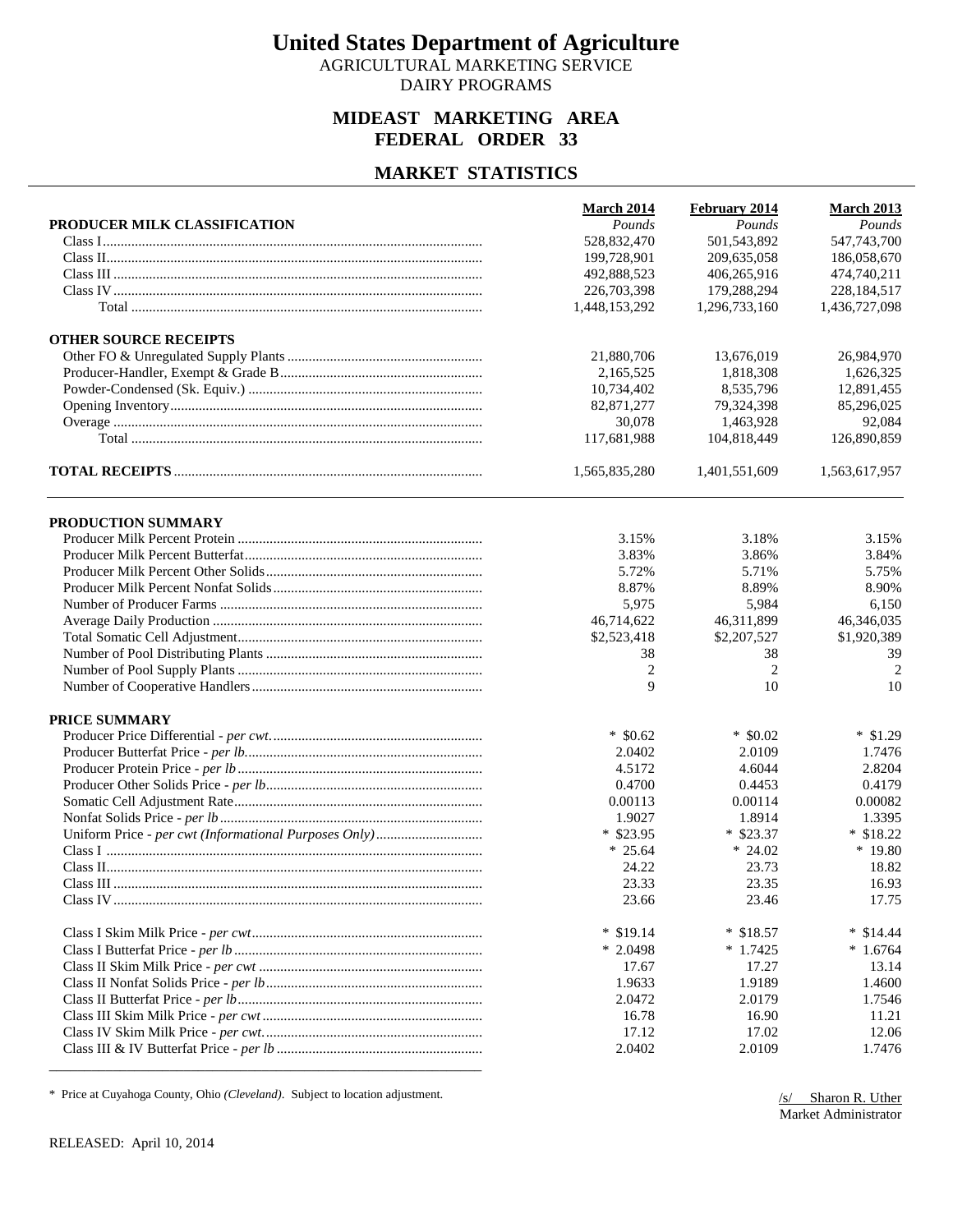AGRICULTURAL MARKETING SERVICE DAIRY PROGRAMS

## **MIDEAST MARKETING AREA FEDERAL ORDER 33**

### **MARKET STATISTICS**

| Pounds<br>Pounds<br>PRODUCER MILK CLASSIFICATION<br>511,965,858<br>538,074,706<br>528,832,470<br>224,443,971<br>199,728,901<br>186,658,876<br>477,978,102<br>438,762,990<br>492,888,523<br>245,641,750<br>226,703,398<br>214,033,641<br>1,420,814,569<br>1,448,153,292<br>1,416,745,325<br><b>OTHER SOURCE RECEIPTS</b><br>27,070,288<br>21,880,706<br>2,529,200<br>2,165,525<br>12,939,255<br>10,734,402<br>96,289,643<br>82, 871, 277<br>*<br>30,078<br>138,828,386<br>117,681,988<br>1,559,642,955<br>1,565,835,280<br>PRODUCTION SUMMARY<br>3.10%<br>3.15%<br>3.11%<br>3.73%<br>3.83%<br>3.77%<br>5.72%<br>5.72%<br>5.74%<br>8.82%<br>8.87%<br>8.85%<br>5,987<br>5,975<br>6,141<br>47,360,486<br>46,714,622<br>47,224,844<br>\$2,686,154<br>\$2,523,418<br>\$2,017,060<br>38<br>38<br>39<br>$\overline{c}$<br>3<br>9<br>10<br>11<br>PRICE SUMMARY<br>** $$0.17$<br>** $$0.62$<br>2.1207<br>2.0402<br>4.7089<br>4.5172<br>0.4926<br>0.4700<br>0.00118<br>0.00113<br>1.8328<br>1.9027<br>** \$23.95<br>** $$24.48$<br>** 25.65<br>** 25.64<br>24.74<br>24.22 | <b>April 2014</b> | <b>March 2014</b> | <b>April 2013</b> |
|----------------------------------------------------------------------------------------------------------------------------------------------------------------------------------------------------------------------------------------------------------------------------------------------------------------------------------------------------------------------------------------------------------------------------------------------------------------------------------------------------------------------------------------------------------------------------------------------------------------------------------------------------------------------------------------------------------------------------------------------------------------------------------------------------------------------------------------------------------------------------------------------------------------------------------------------------------------------------------------------------------------------------------------------------------------|-------------------|-------------------|-------------------|
|                                                                                                                                                                                                                                                                                                                                                                                                                                                                                                                                                                                                                                                                                                                                                                                                                                                                                                                                                                                                                                                                |                   |                   | Pounds            |
|                                                                                                                                                                                                                                                                                                                                                                                                                                                                                                                                                                                                                                                                                                                                                                                                                                                                                                                                                                                                                                                                |                   |                   |                   |
|                                                                                                                                                                                                                                                                                                                                                                                                                                                                                                                                                                                                                                                                                                                                                                                                                                                                                                                                                                                                                                                                |                   |                   |                   |
|                                                                                                                                                                                                                                                                                                                                                                                                                                                                                                                                                                                                                                                                                                                                                                                                                                                                                                                                                                                                                                                                |                   |                   |                   |
|                                                                                                                                                                                                                                                                                                                                                                                                                                                                                                                                                                                                                                                                                                                                                                                                                                                                                                                                                                                                                                                                |                   |                   |                   |
|                                                                                                                                                                                                                                                                                                                                                                                                                                                                                                                                                                                                                                                                                                                                                                                                                                                                                                                                                                                                                                                                |                   |                   |                   |
|                                                                                                                                                                                                                                                                                                                                                                                                                                                                                                                                                                                                                                                                                                                                                                                                                                                                                                                                                                                                                                                                |                   |                   |                   |
|                                                                                                                                                                                                                                                                                                                                                                                                                                                                                                                                                                                                                                                                                                                                                                                                                                                                                                                                                                                                                                                                |                   |                   | 24,655,383        |
|                                                                                                                                                                                                                                                                                                                                                                                                                                                                                                                                                                                                                                                                                                                                                                                                                                                                                                                                                                                                                                                                |                   |                   | 1,837,285         |
|                                                                                                                                                                                                                                                                                                                                                                                                                                                                                                                                                                                                                                                                                                                                                                                                                                                                                                                                                                                                                                                                |                   |                   | 13,722,187        |
|                                                                                                                                                                                                                                                                                                                                                                                                                                                                                                                                                                                                                                                                                                                                                                                                                                                                                                                                                                                                                                                                |                   |                   | 98,847,614        |
|                                                                                                                                                                                                                                                                                                                                                                                                                                                                                                                                                                                                                                                                                                                                                                                                                                                                                                                                                                                                                                                                |                   |                   | 55,444            |
|                                                                                                                                                                                                                                                                                                                                                                                                                                                                                                                                                                                                                                                                                                                                                                                                                                                                                                                                                                                                                                                                |                   |                   | 139,117,913       |
|                                                                                                                                                                                                                                                                                                                                                                                                                                                                                                                                                                                                                                                                                                                                                                                                                                                                                                                                                                                                                                                                |                   |                   | 1,555,863,238     |
|                                                                                                                                                                                                                                                                                                                                                                                                                                                                                                                                                                                                                                                                                                                                                                                                                                                                                                                                                                                                                                                                |                   |                   |                   |
|                                                                                                                                                                                                                                                                                                                                                                                                                                                                                                                                                                                                                                                                                                                                                                                                                                                                                                                                                                                                                                                                |                   |                   |                   |
|                                                                                                                                                                                                                                                                                                                                                                                                                                                                                                                                                                                                                                                                                                                                                                                                                                                                                                                                                                                                                                                                |                   |                   |                   |
|                                                                                                                                                                                                                                                                                                                                                                                                                                                                                                                                                                                                                                                                                                                                                                                                                                                                                                                                                                                                                                                                |                   |                   |                   |
|                                                                                                                                                                                                                                                                                                                                                                                                                                                                                                                                                                                                                                                                                                                                                                                                                                                                                                                                                                                                                                                                |                   |                   |                   |
|                                                                                                                                                                                                                                                                                                                                                                                                                                                                                                                                                                                                                                                                                                                                                                                                                                                                                                                                                                                                                                                                |                   |                   |                   |
|                                                                                                                                                                                                                                                                                                                                                                                                                                                                                                                                                                                                                                                                                                                                                                                                                                                                                                                                                                                                                                                                |                   |                   |                   |
|                                                                                                                                                                                                                                                                                                                                                                                                                                                                                                                                                                                                                                                                                                                                                                                                                                                                                                                                                                                                                                                                |                   |                   |                   |
|                                                                                                                                                                                                                                                                                                                                                                                                                                                                                                                                                                                                                                                                                                                                                                                                                                                                                                                                                                                                                                                                |                   |                   |                   |
|                                                                                                                                                                                                                                                                                                                                                                                                                                                                                                                                                                                                                                                                                                                                                                                                                                                                                                                                                                                                                                                                |                   |                   | 2                 |
|                                                                                                                                                                                                                                                                                                                                                                                                                                                                                                                                                                                                                                                                                                                                                                                                                                                                                                                                                                                                                                                                |                   |                   |                   |
|                                                                                                                                                                                                                                                                                                                                                                                                                                                                                                                                                                                                                                                                                                                                                                                                                                                                                                                                                                                                                                                                |                   |                   |                   |
|                                                                                                                                                                                                                                                                                                                                                                                                                                                                                                                                                                                                                                                                                                                                                                                                                                                                                                                                                                                                                                                                |                   |                   |                   |
|                                                                                                                                                                                                                                                                                                                                                                                                                                                                                                                                                                                                                                                                                                                                                                                                                                                                                                                                                                                                                                                                |                   |                   | ** \$0.90         |
|                                                                                                                                                                                                                                                                                                                                                                                                                                                                                                                                                                                                                                                                                                                                                                                                                                                                                                                                                                                                                                                                |                   |                   | 1.8227            |
|                                                                                                                                                                                                                                                                                                                                                                                                                                                                                                                                                                                                                                                                                                                                                                                                                                                                                                                                                                                                                                                                |                   |                   | 3.0130            |
|                                                                                                                                                                                                                                                                                                                                                                                                                                                                                                                                                                                                                                                                                                                                                                                                                                                                                                                                                                                                                                                                |                   |                   | 0.3863            |
|                                                                                                                                                                                                                                                                                                                                                                                                                                                                                                                                                                                                                                                                                                                                                                                                                                                                                                                                                                                                                                                                |                   |                   | 0.00087           |
|                                                                                                                                                                                                                                                                                                                                                                                                                                                                                                                                                                                                                                                                                                                                                                                                                                                                                                                                                                                                                                                                |                   |                   | 1.3498            |
|                                                                                                                                                                                                                                                                                                                                                                                                                                                                                                                                                                                                                                                                                                                                                                                                                                                                                                                                                                                                                                                                |                   |                   | ** $$18.49$       |
|                                                                                                                                                                                                                                                                                                                                                                                                                                                                                                                                                                                                                                                                                                                                                                                                                                                                                                                                                                                                                                                                |                   |                   | ** 19.66          |
|                                                                                                                                                                                                                                                                                                                                                                                                                                                                                                                                                                                                                                                                                                                                                                                                                                                                                                                                                                                                                                                                |                   |                   | 18.73             |
| 24.31<br>23.33                                                                                                                                                                                                                                                                                                                                                                                                                                                                                                                                                                                                                                                                                                                                                                                                                                                                                                                                                                                                                                                 |                   |                   | 17.59             |
| 23.34<br>23.66                                                                                                                                                                                                                                                                                                                                                                                                                                                                                                                                                                                                                                                                                                                                                                                                                                                                                                                                                                                                                                                 |                   |                   | 18.10             |
|                                                                                                                                                                                                                                                                                                                                                                                                                                                                                                                                                                                                                                                                                                                                                                                                                                                                                                                                                                                                                                                                |                   |                   |                   |
| ** $$19.14$<br>** $$19.22$                                                                                                                                                                                                                                                                                                                                                                                                                                                                                                                                                                                                                                                                                                                                                                                                                                                                                                                                                                                                                                     |                   |                   | ** $$14.07$       |
| ** 2.0294<br>** 2.0498                                                                                                                                                                                                                                                                                                                                                                                                                                                                                                                                                                                                                                                                                                                                                                                                                                                                                                                                                                                                                                         |                   |                   | ** $1.7389$       |
| 17.67<br>17.92                                                                                                                                                                                                                                                                                                                                                                                                                                                                                                                                                                                                                                                                                                                                                                                                                                                                                                                                                                                                                                                 |                   |                   | 12.77             |
| 1.9911<br>1.9633                                                                                                                                                                                                                                                                                                                                                                                                                                                                                                                                                                                                                                                                                                                                                                                                                                                                                                                                                                                                                                               |                   |                   | 1.4189            |
| 2.1277<br>2.0472                                                                                                                                                                                                                                                                                                                                                                                                                                                                                                                                                                                                                                                                                                                                                                                                                                                                                                                                                                                                                                               |                   |                   | 1.8297            |
| 16.78<br>17.50                                                                                                                                                                                                                                                                                                                                                                                                                                                                                                                                                                                                                                                                                                                                                                                                                                                                                                                                                                                                                                                 |                   |                   | 11.62             |
| 17.12<br>16.50                                                                                                                                                                                                                                                                                                                                                                                                                                                                                                                                                                                                                                                                                                                                                                                                                                                                                                                                                                                                                                                 |                   |                   | 12.15             |
| 2.1207<br>2.0402                                                                                                                                                                                                                                                                                                                                                                                                                                                                                                                                                                                                                                                                                                                                                                                                                                                                                                                                                                                                                                               |                   |                   | 1.8227            |

\* Restricted, included with Other FO & Unregulated Supply Plants

\*\* Price at Cuyahoga County, Ohio *(Cleveland)*. Subject to location adjustment.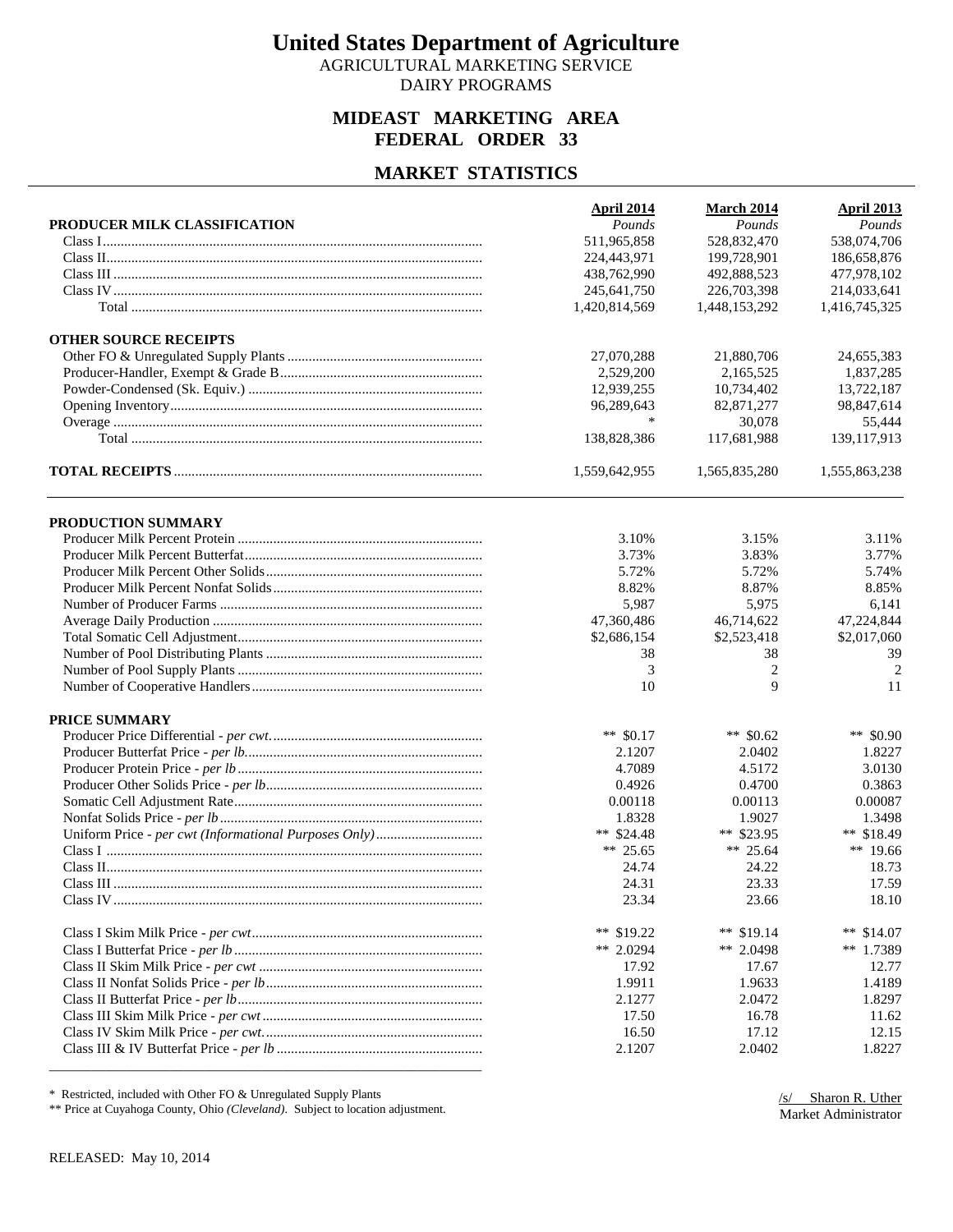AGRICULTURAL MARKETING SERVICE DAIRY PROGRAMS

## **MIDEAST MARKETING AREA FEDERAL ORDER 33**

### **MARKET STATISTICS**

|                              | <b>May 2014</b> | April 2014    | <b>May 2013</b> |
|------------------------------|-----------------|---------------|-----------------|
| PRODUCER MILK CLASSIFICATION | Pounds          | Pounds        | Pounds          |
|                              | 513,558,857     | 511,965,858   | 539,206,769     |
|                              | 205,922,386     | 224,443,971   | 317,138,476     |
|                              | 546,688,953     | 438,762,990   | 479,660,761     |
|                              | 274,686,095     | 245,641,750   | 232,264,340     |
|                              | 1,540,856,291   | 1,420,814,569 | 1,568,270,346   |
| <b>OTHER SOURCE RECEIPTS</b> |                 |               |                 |
|                              | 23,858,426      | 27,070,288    | 36,312,513      |
|                              | 3,305,079       | 2,529,200     | 2,336,224       |
|                              | 13,129,674      | 12.939.255    | 15,184,289      |
|                              | 99,480,697      | 96,289,643    | 100,009,058     |
|                              | 8,750           | *             | 11,278          |
|                              | 139,782,626     | 138,828,386   | 153,853,362     |
|                              | 1,680,638,917   | 1,559,642,955 | 1,722,123,708   |
| PRODUCTION SUMMARY           |                 |               |                 |
|                              | 3.06%           | 3.10%         | 3.05%           |
|                              | 3.65%           | 3.73%         | 3.67%           |
|                              | 5.73%           | 5.72%         | 5.75%           |
|                              | 8.79%           | 8.82%         | 8.80%           |
|                              | 6,036           | 5,987         | 6,140           |
|                              | 49,705,042      | 47,360,486    | 50,589,366      |
|                              | \$2,663,395     | \$2,686,154   | \$2,286,577     |
|                              | 38              | 38            | 39              |
|                              | 3               | 3             | 6               |
|                              | 10              | 10            | 11              |
|                              |                 |               |                 |
| PRICE SUMMARY                |                 |               |                 |
|                              | ** $$1.47$      | ** $$0.17$    | ** \$0.37       |
|                              | 2.2721          | 2.1207        | 1.7884          |
|                              | 3.9553          | 4.7089        | 3.3597          |
|                              | 0.4897          | 0.4926        | 0.3887          |
|                              | 0.00109         | 0.00118       | 0.00091         |
|                              | 1.6919          | 1.8328        | 1.4549          |
|                              | ** $$24.04$     | ** $$24.48$   | ** \$18.89      |
|                              | ** 26.47        | ** 25.65      | ** 19.76        |
|                              | 24.44           | 24.74         | 18.43           |
|                              | 22.57           | 24.31         | 18.52           |
|                              | 22.65           | 23.34         | 18.89           |
|                              | ** $$19.45$     | ** $$19.22$   | ** $$13.89$     |
|                              | ** 2.1990       | ** 2.0294     | $*$ 1.8155      |
|                              | 17.06           | 17.92         | 12.59           |
|                              | 1.8956          | 1.9911        | 1.3989          |
|                              | 2.2791          | 2.1277        | 1.7954          |
|                              | 15.15           | 17.50         | 12.71           |
|                              | 15.23           | 16.50         | 13.09           |
|                              | 2.2721          | 2.1207        | 1.7884          |
|                              |                 |               |                 |

\* Restricted, included with Other FO & Unregulated Supply Plants

\*\* Price at Cuyahoga County, Ohio *(Cleveland)*. Subject to location adjustment.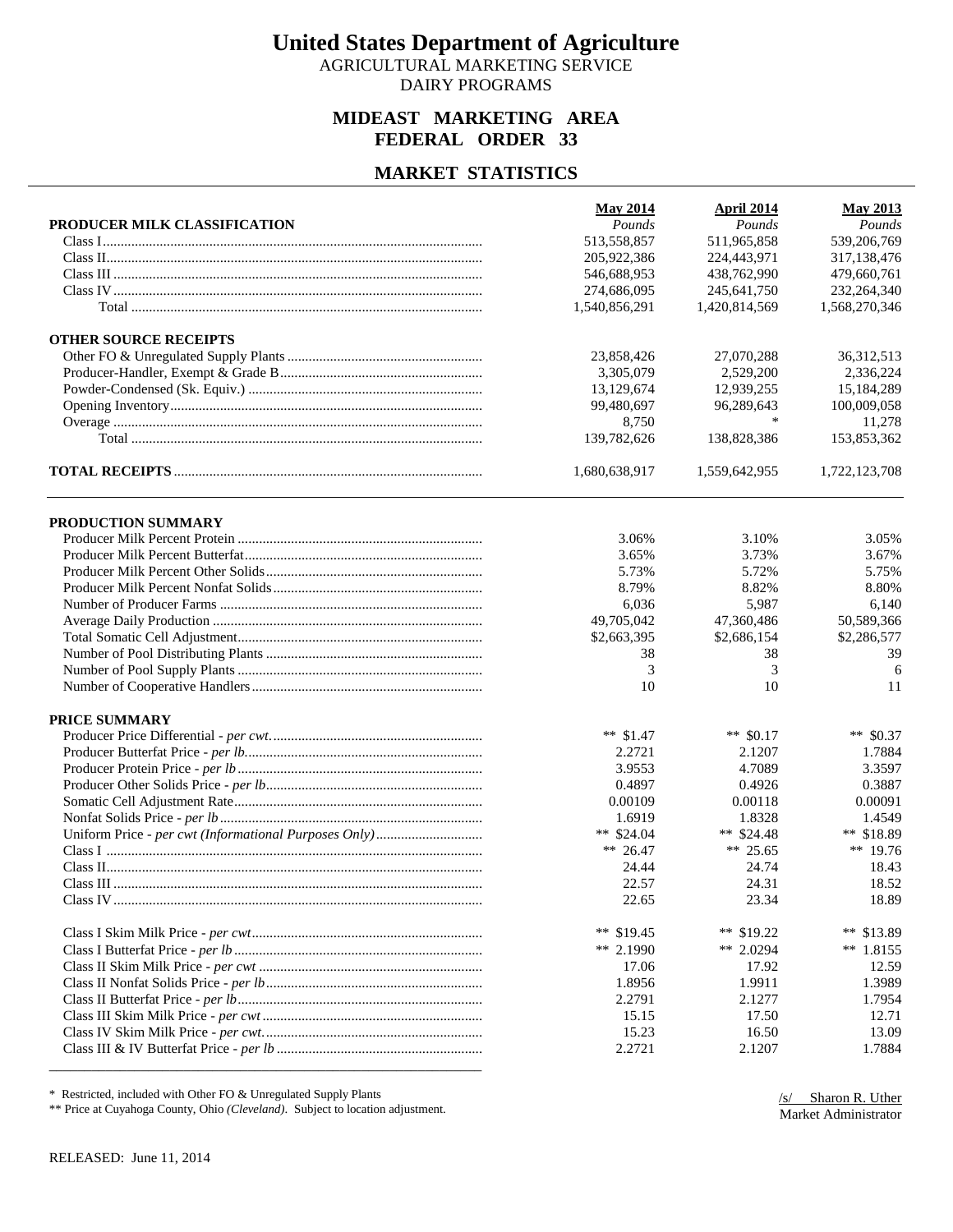AGRICULTURAL MARKETING SERVICE DAIRY PROGRAMS

## **MIDEAST MARKETING AREA FEDERAL ORDER 33**

#### **MARKET STATISTICS**

| Pounds<br>Pounds<br>PRODUCER MILK CLASSIFICATION<br>Pounds<br>513,558,857<br>472,445,148<br>467.110.497<br>162,691,318<br>205,922,386<br>212,954,242<br>497,446,414<br>539, 323, 620<br>546,688,953<br>219,962,536<br>274,686,095<br>230,518,877<br>1,389,087,971<br>1,540,856,291<br>1,413,364,681<br><b>OTHER SOURCE RECEIPTS</b><br>33,937,939<br>6,388,748<br>23,858,426<br>3,186,010<br>3,305,079<br>1,890,417<br>14, 193, 153<br>13,129,674<br>13,420,688<br>82,526,314<br>99,480,697<br>87.901.869<br>*<br>8,750<br>137,150,913<br>106,294,225<br>139,782,626<br>1,495,382,196<br>1,680,638,917<br>1,550,515,594<br>PRODUCTION SUMMARY<br>3.02%<br>3.06%<br>3.01%<br>3.60%<br>3.65%<br>3.63%<br>5.73%<br>5.73%<br>5.75%<br>8.75%<br>8.79%<br>8.76%<br>5,959<br>6,036<br>6,132<br>46,302,932<br>49,705,042<br>47,112,156<br>\$2,105,403<br>\$2,663,395<br>\$1,870,393<br>38<br>38<br>38<br>3<br>2<br>$\overline{4}$<br>10<br>10<br>10<br>PRICE SUMMARY<br>** $$1.85$<br>** $$1.47$<br>** $$1.20$<br>2.4413<br>2.2721<br>1.6599<br>3.3437<br>3.9553<br>3.3455<br>0.4942<br>0.4897<br>0.3859<br>0.00089<br>0.00102<br>0.00109<br>1.6785<br>1.6919<br>1.5048 |
|-----------------------------------------------------------------------------------------------------------------------------------------------------------------------------------------------------------------------------------------------------------------------------------------------------------------------------------------------------------------------------------------------------------------------------------------------------------------------------------------------------------------------------------------------------------------------------------------------------------------------------------------------------------------------------------------------------------------------------------------------------------------------------------------------------------------------------------------------------------------------------------------------------------------------------------------------------------------------------------------------------------------------------------------------------------------------------------------------------------------------------------------------------------------|
|                                                                                                                                                                                                                                                                                                                                                                                                                                                                                                                                                                                                                                                                                                                                                                                                                                                                                                                                                                                                                                                                                                                                                                 |
|                                                                                                                                                                                                                                                                                                                                                                                                                                                                                                                                                                                                                                                                                                                                                                                                                                                                                                                                                                                                                                                                                                                                                                 |
|                                                                                                                                                                                                                                                                                                                                                                                                                                                                                                                                                                                                                                                                                                                                                                                                                                                                                                                                                                                                                                                                                                                                                                 |
|                                                                                                                                                                                                                                                                                                                                                                                                                                                                                                                                                                                                                                                                                                                                                                                                                                                                                                                                                                                                                                                                                                                                                                 |
|                                                                                                                                                                                                                                                                                                                                                                                                                                                                                                                                                                                                                                                                                                                                                                                                                                                                                                                                                                                                                                                                                                                                                                 |
|                                                                                                                                                                                                                                                                                                                                                                                                                                                                                                                                                                                                                                                                                                                                                                                                                                                                                                                                                                                                                                                                                                                                                                 |
|                                                                                                                                                                                                                                                                                                                                                                                                                                                                                                                                                                                                                                                                                                                                                                                                                                                                                                                                                                                                                                                                                                                                                                 |
|                                                                                                                                                                                                                                                                                                                                                                                                                                                                                                                                                                                                                                                                                                                                                                                                                                                                                                                                                                                                                                                                                                                                                                 |
|                                                                                                                                                                                                                                                                                                                                                                                                                                                                                                                                                                                                                                                                                                                                                                                                                                                                                                                                                                                                                                                                                                                                                                 |
|                                                                                                                                                                                                                                                                                                                                                                                                                                                                                                                                                                                                                                                                                                                                                                                                                                                                                                                                                                                                                                                                                                                                                                 |
|                                                                                                                                                                                                                                                                                                                                                                                                                                                                                                                                                                                                                                                                                                                                                                                                                                                                                                                                                                                                                                                                                                                                                                 |
|                                                                                                                                                                                                                                                                                                                                                                                                                                                                                                                                                                                                                                                                                                                                                                                                                                                                                                                                                                                                                                                                                                                                                                 |
|                                                                                                                                                                                                                                                                                                                                                                                                                                                                                                                                                                                                                                                                                                                                                                                                                                                                                                                                                                                                                                                                                                                                                                 |
|                                                                                                                                                                                                                                                                                                                                                                                                                                                                                                                                                                                                                                                                                                                                                                                                                                                                                                                                                                                                                                                                                                                                                                 |
|                                                                                                                                                                                                                                                                                                                                                                                                                                                                                                                                                                                                                                                                                                                                                                                                                                                                                                                                                                                                                                                                                                                                                                 |
|                                                                                                                                                                                                                                                                                                                                                                                                                                                                                                                                                                                                                                                                                                                                                                                                                                                                                                                                                                                                                                                                                                                                                                 |
|                                                                                                                                                                                                                                                                                                                                                                                                                                                                                                                                                                                                                                                                                                                                                                                                                                                                                                                                                                                                                                                                                                                                                                 |
|                                                                                                                                                                                                                                                                                                                                                                                                                                                                                                                                                                                                                                                                                                                                                                                                                                                                                                                                                                                                                                                                                                                                                                 |
|                                                                                                                                                                                                                                                                                                                                                                                                                                                                                                                                                                                                                                                                                                                                                                                                                                                                                                                                                                                                                                                                                                                                                                 |
|                                                                                                                                                                                                                                                                                                                                                                                                                                                                                                                                                                                                                                                                                                                                                                                                                                                                                                                                                                                                                                                                                                                                                                 |
|                                                                                                                                                                                                                                                                                                                                                                                                                                                                                                                                                                                                                                                                                                                                                                                                                                                                                                                                                                                                                                                                                                                                                                 |
|                                                                                                                                                                                                                                                                                                                                                                                                                                                                                                                                                                                                                                                                                                                                                                                                                                                                                                                                                                                                                                                                                                                                                                 |
|                                                                                                                                                                                                                                                                                                                                                                                                                                                                                                                                                                                                                                                                                                                                                                                                                                                                                                                                                                                                                                                                                                                                                                 |
|                                                                                                                                                                                                                                                                                                                                                                                                                                                                                                                                                                                                                                                                                                                                                                                                                                                                                                                                                                                                                                                                                                                                                                 |
|                                                                                                                                                                                                                                                                                                                                                                                                                                                                                                                                                                                                                                                                                                                                                                                                                                                                                                                                                                                                                                                                                                                                                                 |
|                                                                                                                                                                                                                                                                                                                                                                                                                                                                                                                                                                                                                                                                                                                                                                                                                                                                                                                                                                                                                                                                                                                                                                 |
|                                                                                                                                                                                                                                                                                                                                                                                                                                                                                                                                                                                                                                                                                                                                                                                                                                                                                                                                                                                                                                                                                                                                                                 |
|                                                                                                                                                                                                                                                                                                                                                                                                                                                                                                                                                                                                                                                                                                                                                                                                                                                                                                                                                                                                                                                                                                                                                                 |
|                                                                                                                                                                                                                                                                                                                                                                                                                                                                                                                                                                                                                                                                                                                                                                                                                                                                                                                                                                                                                                                                                                                                                                 |
|                                                                                                                                                                                                                                                                                                                                                                                                                                                                                                                                                                                                                                                                                                                                                                                                                                                                                                                                                                                                                                                                                                                                                                 |
|                                                                                                                                                                                                                                                                                                                                                                                                                                                                                                                                                                                                                                                                                                                                                                                                                                                                                                                                                                                                                                                                                                                                                                 |
|                                                                                                                                                                                                                                                                                                                                                                                                                                                                                                                                                                                                                                                                                                                                                                                                                                                                                                                                                                                                                                                                                                                                                                 |
| ** $$23.21$<br>** $$24.04$<br>** $$19.22$                                                                                                                                                                                                                                                                                                                                                                                                                                                                                                                                                                                                                                                                                                                                                                                                                                                                                                                                                                                                                                                                                                                       |
| ** 20.93<br>** 24.86<br>** 26.47                                                                                                                                                                                                                                                                                                                                                                                                                                                                                                                                                                                                                                                                                                                                                                                                                                                                                                                                                                                                                                                                                                                                |
| 23.94<br>24.44<br>19.14                                                                                                                                                                                                                                                                                                                                                                                                                                                                                                                                                                                                                                                                                                                                                                                                                                                                                                                                                                                                                                                                                                                                         |
| 21.36<br>22.57<br>18.02                                                                                                                                                                                                                                                                                                                                                                                                                                                                                                                                                                                                                                                                                                                                                                                                                                                                                                                                                                                                                                                                                                                                         |
| 18.88<br>23.13<br>22.65                                                                                                                                                                                                                                                                                                                                                                                                                                                                                                                                                                                                                                                                                                                                                                                                                                                                                                                                                                                                                                                                                                                                         |
| ** $$17.58$<br>** $$19.45$<br>** $$15.09$                                                                                                                                                                                                                                                                                                                                                                                                                                                                                                                                                                                                                                                                                                                                                                                                                                                                                                                                                                                                                                                                                                                       |
| ** 2.2556<br>** 2.1990<br>** $1.8200$                                                                                                                                                                                                                                                                                                                                                                                                                                                                                                                                                                                                                                                                                                                                                                                                                                                                                                                                                                                                                                                                                                                           |
| 15.93<br>17.06<br>13.79                                                                                                                                                                                                                                                                                                                                                                                                                                                                                                                                                                                                                                                                                                                                                                                                                                                                                                                                                                                                                                                                                                                                         |
| 1.7700<br>1.8956<br>1.5322                                                                                                                                                                                                                                                                                                                                                                                                                                                                                                                                                                                                                                                                                                                                                                                                                                                                                                                                                                                                                                                                                                                                      |
| 2.4483<br>2.2791<br>1.6669                                                                                                                                                                                                                                                                                                                                                                                                                                                                                                                                                                                                                                                                                                                                                                                                                                                                                                                                                                                                                                                                                                                                      |
| 13.28<br>15.15<br>12.65                                                                                                                                                                                                                                                                                                                                                                                                                                                                                                                                                                                                                                                                                                                                                                                                                                                                                                                                                                                                                                                                                                                                         |
| 15.11<br>15.23<br>13.54                                                                                                                                                                                                                                                                                                                                                                                                                                                                                                                                                                                                                                                                                                                                                                                                                                                                                                                                                                                                                                                                                                                                         |
| 2.4413<br>2.2721<br>1.6599                                                                                                                                                                                                                                                                                                                                                                                                                                                                                                                                                                                                                                                                                                                                                                                                                                                                                                                                                                                                                                                                                                                                      |

\* Restricted, included with Other FO & Unregulated Supply Plants

\*\* Price at Cuyahoga County, Ohio *(Cleveland)*. Subject to location adjustment.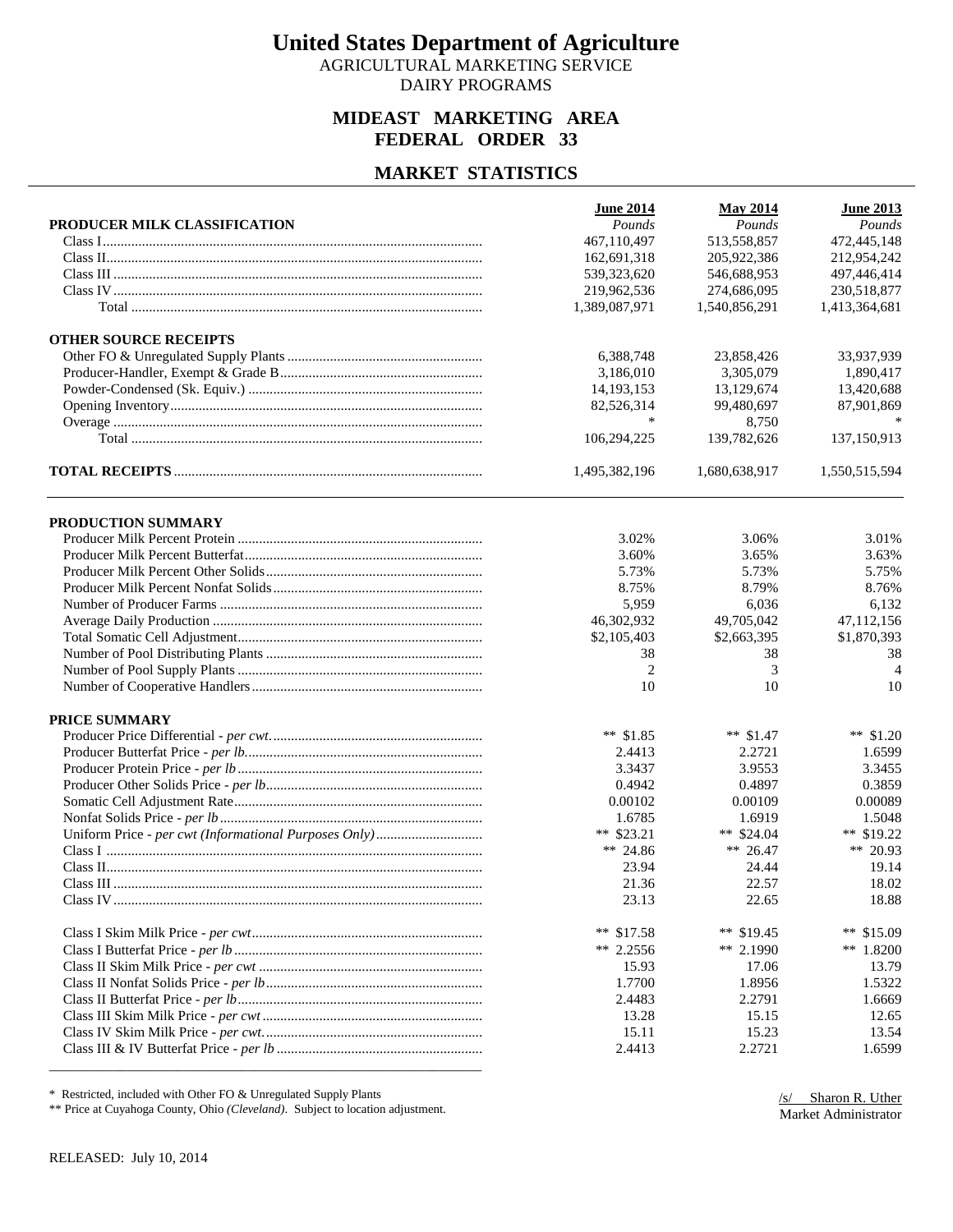AGRICULTURAL MARKETING SERVICE DAIRY PROGRAMS

## **MIDEAST MARKETING AREA FEDERAL ORDER 33**

#### **MARKET STATISTICS**

| PRODUCER MILK CLASSIFICATION | <b>July 2014</b><br>Pounds | <b>June 2014</b><br>Pounds | <b>July 2013</b><br>Pounds |
|------------------------------|----------------------------|----------------------------|----------------------------|
|                              | 495,583,403                | 467,110,497                | 515,011,523                |
|                              | 156, 357, 364              | 162,691,318                | 166,555,894                |
|                              | 573,195,275                | 539, 323, 620              | 506,594,324                |
|                              | 194,575,657                | 219,962,536                | 163,428,147                |
|                              | 1,419,711,699              | 1,389,087,971              | 1,351,589,888              |
|                              |                            |                            |                            |
| <b>OTHER SOURCE RECEIPTS</b> |                            |                            |                            |
|                              | 11,301,239                 | 6,388,748                  | 15,108,501                 |
|                              | 2,956,692                  | 3.186.010                  | 1,938,222                  |
|                              | 14,606,891                 | 14, 193, 153               | 14,923,803                 |
|                              | 87,413,131                 | 82,526,314                 | 83,383,766                 |
|                              | ∗                          | ∗                          |                            |
|                              | 116,277,953                | 106,294,225                | 115,354,292                |
|                              | 1,535,989,652              | 1,495,382,196              | 1,466,944,180              |
| PRODUCTION SUMMARY           |                            |                            |                            |
|                              | 3.01%                      | 3.02%                      | 2.97%                      |
|                              | 3.59%                      | 3.60%                      | 3.60%                      |
|                              | 5.73%                      | 5.73%                      | 5.74%                      |
|                              | 8.74%                      | 8.75%                      | 8.71%                      |
|                              | 6,292                      | 5,959                      | 6,042                      |
|                              |                            |                            |                            |
|                              | 45,797,152                 | 46,302,932                 | 43,599,674                 |
|                              | \$1,954,635                | \$2,105,403                | \$1,407,550                |
|                              | 38                         | 38                         | 38                         |
|                              | $\overline{2}$             | $\overline{2}$             | $\overline{c}$             |
|                              | 10                         | 10                         | 9                          |
| PRICE SUMMARY                |                            |                            |                            |
|                              | ** $$1.88$                 | ** $$1.85$                 | ** $$1.74$                 |
|                              | 2.6349                     | 2.4413                     | 1.5693                     |
|                              | 3.1798                     | 3.3437                     | 3.2257                     |
|                              | 0.5046                     | 0.4942                     | 0.3927                     |
|                              | 0.00102                    | 0.00102                    | 0.00086                    |
|                              | 1.6770                     | 1.6785                     | 1.5438                     |
|                              | ** $$23.48$                | ** $$23.21$                | ** $$19.12$                |
|                              | ** 25.02                   | ** 24.86                   | ** 20.91                   |
|                              | 24.41                      | 23.94                      | 19.22                      |
|                              | 21.60                      | 21.36                      | 17.38                      |
|                              | 23.78                      | 23.13                      | 18.90                      |
|                              |                            |                            |                            |
|                              | ** $$17.01$                | ** $$17.58$                | ** $$15.50$                |
|                              | ** 2.4577                  | ** 2.2556                  | ** $1.7003$                |
|                              | 15.71                      | 15.93                      | 14.20                      |
|                              | 1.7456                     | 1.7700                     | 1.5778                     |
|                              | 2.6419                     | 2.4483                     | 1.5763                     |
|                              | 12.83                      | 13.28                      | 12.32                      |
|                              | 15.09                      | 15.11                      | 13.89                      |
|                              | 2.6349                     | 2.4413                     | 1.5693                     |
|                              |                            |                            |                            |

\* Restricted, included with Other FO & Unregulated Supply Plants

\*\* Price at Cuyahoga County, Ohio *(Cleveland)*. Subject to location adjustment.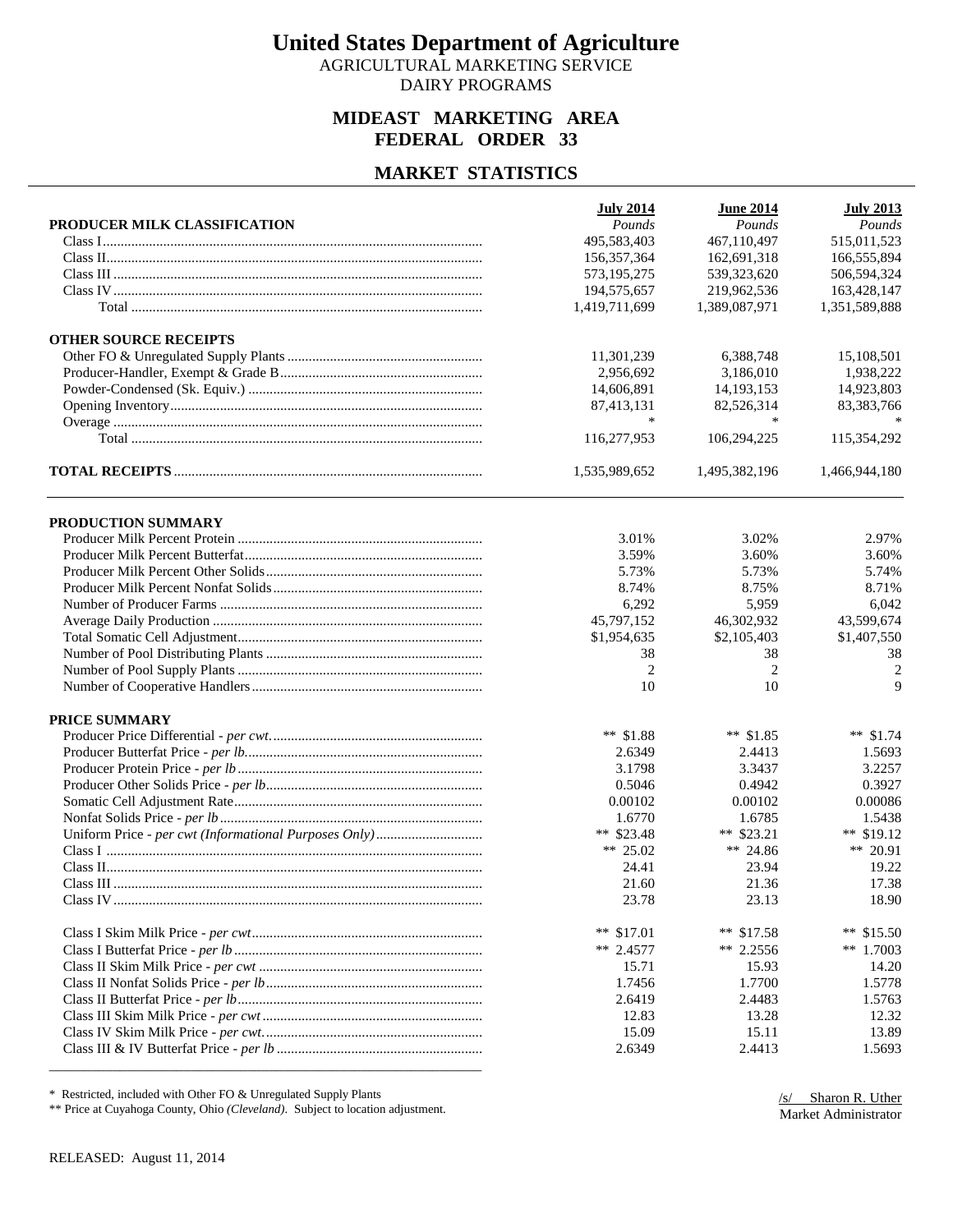AGRICULTURAL MARKETING SERVICE DAIRY PROGRAMS

## **MIDEAST MARKETING AREA FEDERAL ORDER 33**

### **MARKET STATISTICS**

| PRODUCER MILK CLASSIFICATION | <b>August 2014</b><br>Pounds | <b>July 2014</b><br>Pounds | <b>August 2013</b><br>Pounds |
|------------------------------|------------------------------|----------------------------|------------------------------|
|                              | 515,524,576                  | 495,583,403                | 553,527,797                  |
|                              | 166,875,100                  | 156,357,364                | 225,728,186                  |
|                              | 566,614,543                  | 573,195,275                | 471,973,206                  |
|                              | 207, 208, 653                | 194,575,657                | 164,789,864                  |
|                              | 1,456,222,872                | 1,419,711,699              | 1,416,019,053                |
|                              |                              |                            |                              |
| <b>OTHER SOURCE RECEIPTS</b> |                              |                            |                              |
|                              | 34,871,641                   | 11,301,239                 | 29,768,079                   |
|                              | 3,868,079                    | 2,956,692                  | 2,075,518                    |
|                              | 12,918,914                   | 14,606,891                 | 19,708,699                   |
|                              | 89,635,817                   | 87,413,131                 | 89,509,935                   |
|                              | 93,975                       | *                          | 6,388                        |
|                              | 141,388,426                  | 116,277,953                | 141,068,619                  |
|                              | 1,597,611,298                | 1,535,989,652              | 1,557,087,672                |
| PRODUCTION SUMMARY           |                              |                            |                              |
|                              | 3.04%                        | 3.01%                      | 3.02%                        |
|                              | 3.64%                        | 3.59%                      | 3.65%                        |
|                              | 5.73%                        | 5.73%                      | 5.74%                        |
|                              | 8.77%                        | 8.74%                      | 8.76%                        |
|                              | 6,053                        | 6,292                      | 6,219                        |
|                              | 46,974,931                   | 45,797,152                 | 45,678,034                   |
|                              | \$2,141,697                  | \$1,954,635                | \$1,616,250                  |
|                              | 38                           | 38                         | 38                           |
|                              | 3                            | $\overline{2}$             | 5                            |
|                              | 10                           | 10                         | 9                            |
| PRICE SUMMARY                |                              |                            |                              |
|                              | ** $$1.95$                   | ** $$1.88$                 | ** $$1.41$                   |
|                              | 2.8448                       | 2.6349                     | 1.5104                       |
|                              |                              |                            |                              |
|                              | 3.1496                       | 3.1798                     | 3.4775                       |
|                              | 0.5036                       | 0.5046                     | 0.3901                       |
|                              | 0.00105                      | 0.00102                    | 0.00089                      |
|                              | 1.6047                       | 1.6770                     | 1.5868                       |
|                              | ** $$24.20$                  | ** $$23.48$                | ** \$19.32                   |
|                              | ** 25.87                     | ** 25.02                   | ** 20.88                     |
|                              | 25.34                        | 24.41                      | 19.27                        |
|                              | 22.25                        | 21.60                      | 17.91                        |
|                              | 23.89                        | 23.78                      | 19.07                        |
|                              | ** $$17.22$                  | ** $$17.01$                | ** $$15.77$                  |
|                              | ** 2.6435                    | $** 2.4577$                | ** $1.6169$                  |
|                              | 15.92                        | 15.71                      | 14.47                        |
|                              | 1.7689                       | 1.7456                     | 1.6078                       |
|                              | 2.8518                       | 2.6419                     | 1.5174                       |
|                              | 12.74                        | 12.83                      | 13.08                        |
|                              | 14.44                        | 15.09                      | 14.28                        |
|                              | 2.8448                       | 2.6349                     | 1.5104                       |
|                              |                              |                            |                              |

\* Restricted, included with Other FO & Unregulated Supply Plants

\*\* Price at Cuyahoga County, Ohio *(Cleveland)*. Subject to location adjustment.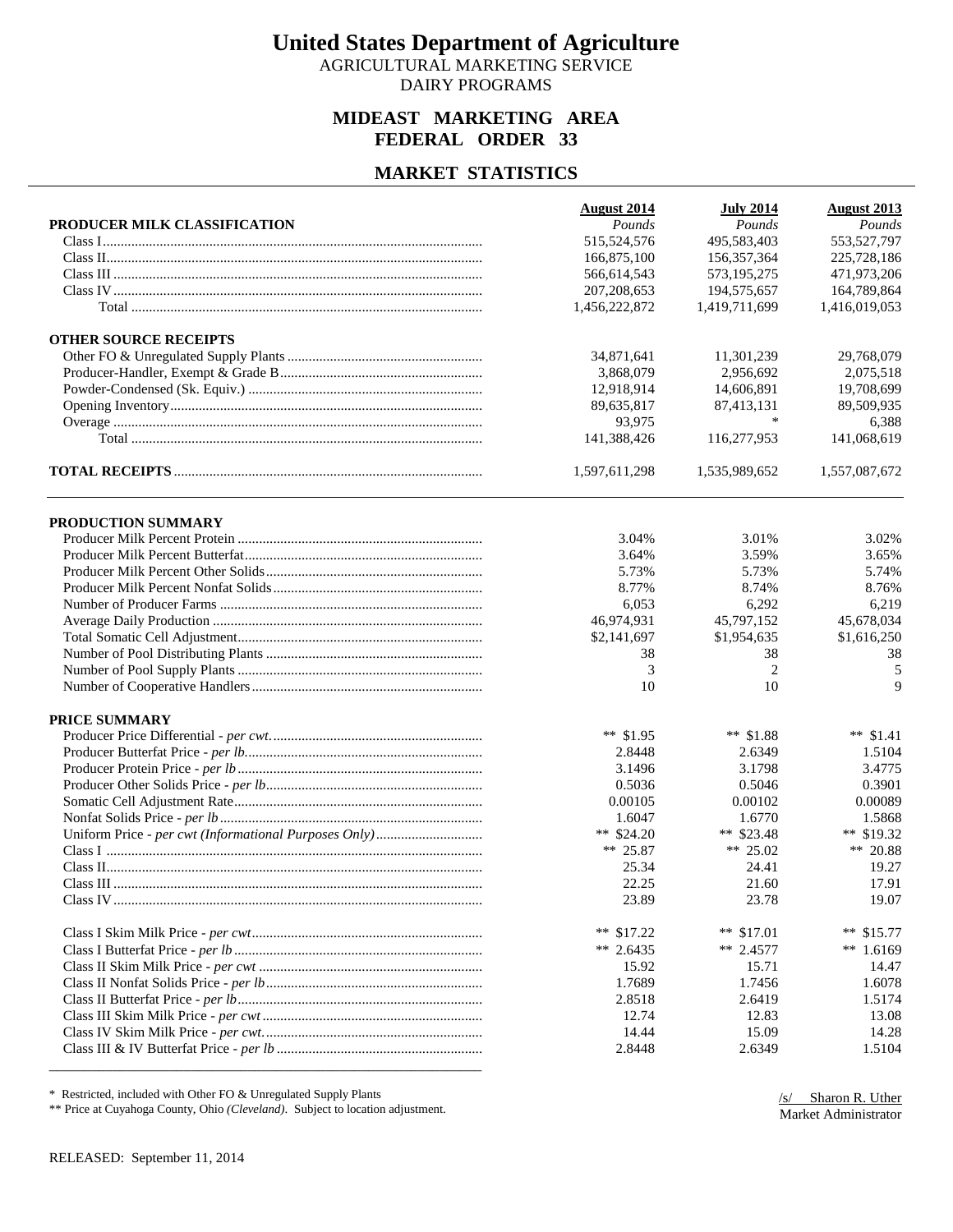AGRICULTURAL MARKETING SERVICE DAIRY PROGRAMS

### **MIDEAST MARKETING AREA FEDERAL ORDER 33**

#### **MARKET STATISTICS**

|                              | September 2014 | <b>August</b> 2014 | September 2013 |
|------------------------------|----------------|--------------------|----------------|
| PRODUCER MILK CLASSIFICATION | Pounds         | Pounds             | Pounds         |
|                              | 526,568,570    | 515,524,576        | 530,305,204    |
|                              | 215,684,208    | 166,875,100        | 200,123,422    |
|                              | 534,992,591    | 566,614,543        | 453,647,901    |
|                              | 191,380,131    | 207, 208, 653      | 115,444,062    |
|                              | 1,468,625,500  | 1,456,222,872      | 1,299,520,589  |
| <b>OTHER SOURCE RECEIPTS</b> |                |                    |                |
|                              | 40,852,587     | 34,871,641         | 30,432,880     |
|                              | 2,845,543      | 3,868,079          | 1,871,424      |
|                              | 10,783,252     | 12,918,914         | 17,150,170     |
|                              | 96,068,011     | 89,635,817         | 82,418,318     |
|                              |                | 93,975             | 77,687         |
|                              | 150,549,393    | 141,388,426        | 131,950,479    |
|                              | 1,619,174,893  | 1,597,611,298      | 1,431,471,068  |
| PRODUCTION SUMMARY           |                |                    |                |
|                              | 3.09%          | 3.04%              | 3.08%          |
|                              | 3.68%          | 3.64%              | 3.70%          |
|                              | 5.72%          | 5.73%              | 5.72%          |
|                              | 8.81%          | 8.77%              | 8.80%          |
|                              | 5,961          | 6,053              | 6,344          |
|                              | 48,954,183     | 46,974,931         | 43, 317, 353   |
|                              | \$2,478,425    | \$2,141,697        | \$1,545,279    |
|                              | 38             | 38                 | 38             |
|                              | 3              | 3                  | $\overline{4}$ |
|                              | 10             | 10                 | 11             |
| PRICE SUMMARY                |                |                    |                |
|                              | ** $$0.47$     | ** $$1.95$         | ** $$1.42$     |
|                              | 3.2467         | 2.8448             | *** $1.5196$   |
|                              | 3.4991         | 3.1496             | *** 3.5419     |
|                              | 0.4876         | 0.5036             | *** $0.3914$   |
|                              | 0.00117        | 0.00105            | *** $0.00090$  |
|                              | 1.291          | 1.6047             | *** $1.6243$   |
|                              | ** $$25.07$    | ** $$24.20$        | ** \$19.56     |
|                              | ** $$25.63$    | ** 25.87           | $** 21.16$     |
|                              | 26.11          | 25.34              | 19.78          |
|                              | 24.60          | 22.25              | 18.14          |
|                              | 22.58          | 23.89              | 19.43          |
|                              | **<br>\$16.56  | ** $$17.22$        | ** $$16.26$    |
|                              | **<br>\$2.7573 | ** 2.6435          | $*$ 1.5620     |
|                              | 15.26          | 15.92              | 14.96          |
|                              | 1.6956         | 1.7689             | 1.6622         |
|                              | 3.2537         | 2.8518             | 1.5266         |
|                              | 13.72          | 12.74              | 13.29          |
|                              | 11.62          | 14.44              | 14.62          |
|                              | 3.2467         | 2.8448             | 1.5196         |
|                              |                |                    |                |

\* Restricted, included with Other FO & Unregulated Supply Plants

\*\* Price at Cuyahoga County, Ohio *(Cleveland)*. Subject to location adjustment.

\*\*\* Equivalent Prices, computed pursuant to 7 CFR, Section 1000.54.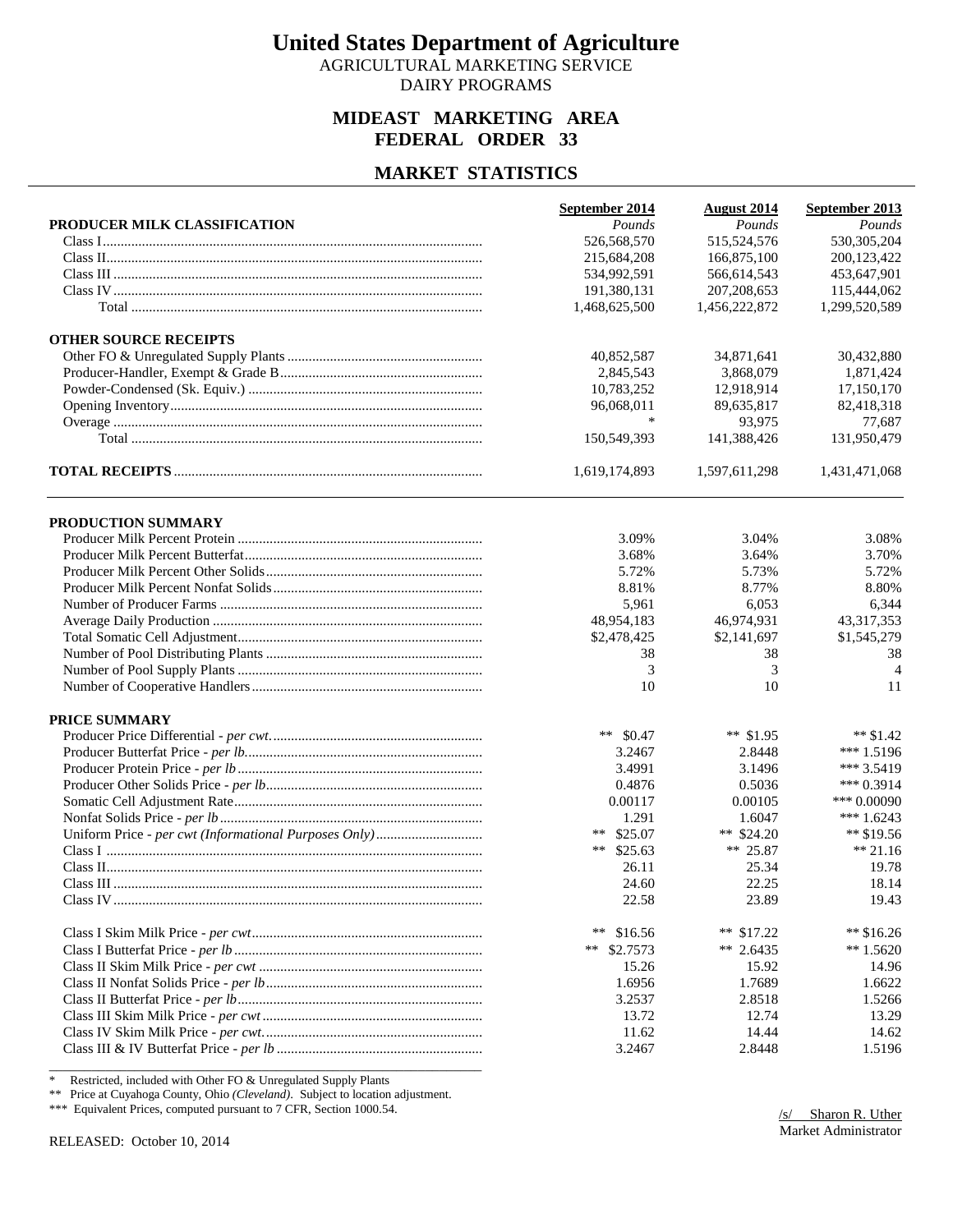AGRICULTURAL MARKETING SERVICE DAIRY PROGRAMS

### **MIDEAST MARKETING AREA FEDERAL ORDER 33**

### **MARKET STATISTICS**

|                              | October 2014     | September 2014 | October 2013   |
|------------------------------|------------------|----------------|----------------|
| PRODUCER MILK CLASSIFICATION | Pounds           | Pounds         | Pounds         |
|                              | 548,877,240      | 526,568,570    | 576,503,103    |
|                              | 312,079,177      | 215,684,208    | 179,282,869    |
|                              | 314,552,655      | 534,992,591    | 486,718,967    |
|                              | 243,176,826      | 191,380,131    | 85,973,920     |
|                              | 1,418,685,898    | 1,468,625,500  | 1,328,478,859  |
| <b>OTHER SOURCE RECEIPTS</b> |                  |                |                |
|                              | 28,915,805       | 40,852,587     | 34,861,705     |
|                              | 2,632,907        | 2.845.543      | 2,021,222      |
|                              | 10,447,824       | 10,783,252     | 17,076,773     |
|                              | 113,386,114      | 96,068,011     | 91,696,378     |
|                              | 491.996          | *              |                |
|                              | 155,874,646      | 150,549,393    | 145,656,078    |
|                              | 1,574,560,544    | 1,619,174,893  | 1,474,134,937  |
| <b>PRODUCTION SUMMARY</b>    |                  |                |                |
|                              | 3.15%            | 3.09%          | 3.15%          |
|                              | 3.77%            | 3.68%          | 3.79%          |
|                              | 5.72%            | 5.72%          | 5.72%          |
|                              | 8.87%            | 8.81%          | 8.87%          |
|                              | 5,892            | 5,961          | 6,227          |
|                              | 45,764,061       | 48,954,183     | 42,854,157     |
|                              | \$2,605,891      | \$2,478,425    | \$1,823,868    |
|                              | 39               | 38             | 39             |
|                              | 7                | 3              | $\overline{4}$ |
|                              | 11               | 10             | 10             |
| <b>PRICE SUMMARY</b>         |                  |                |                |
|                              | **<br>\$(0.51)   | ** $$0.47$     | ** $$1.55$     |
|                              | 2.8507           | 3.2467         | *** $1.6638$   |
|                              | 3.7362           | 3.4991         | *** 3.4107     |
|                              | 0.4670           | 0.4876         | *** $0.3852$   |
|                              | 0.00115          | 0.00117        | *** 0.00090    |
|                              | 1.3090           | 1.291          | *** $1.6521$   |
|                              | $***$<br>\$23.31 | ** $$25.07$    | ** $$19.77$    |
|                              | **<br>\$26.19    | ** $$25.63$    | ** 21.20       |
|                              | 21.93            | 26.11          | 20.56          |
|                              | 23.82            | 24.60          | 18.22          |
|                              | 21.35            | 22.58          | 20.17          |
|                              | ** $$15.67$      | ** $$16.56$    | ** $$16.55$    |
|                              | **<br>\$3.1610   | **<br>\$2.7573 | ** 1.4927      |
|                              | 12.36            | 15.26          | 15.25          |
|                              | 1.3733           | 1.6956         | 1.6944         |
|                              | 2.8577           | 3.2537         | 1.6708         |
|                              | 14.34            | 13.72          | 12.85          |
|                              | 11.78            | 11.62          | 14.87          |
|                              | 2.8507           | 3.2467         | 1.6638         |

\* Restricted, included with Other FO & Unregulated Supply Plants

\*\* Price at Cuyahoga County, Ohio *(Cleveland)*. Subject to location adjustment.

\*\*\* Due to the lapse in Federal government funding, equivalent weekly pricing constituents were announced by the Upper Midwest Milk Marketing Order. The equivalent pricing constituents were computed under authority of 7 CFR, Section 1000.54 and can be found at: http://www.fmma30.com/. This announcement uses the equivalent pricing constituents for week ending October 5 and 12 and prices published in AMS's National Dairy Product Sales Report for week ending October 19 and 26 (http://www.ams.usda.gov/AMSv1.0/DairyProductMandatoryReporting).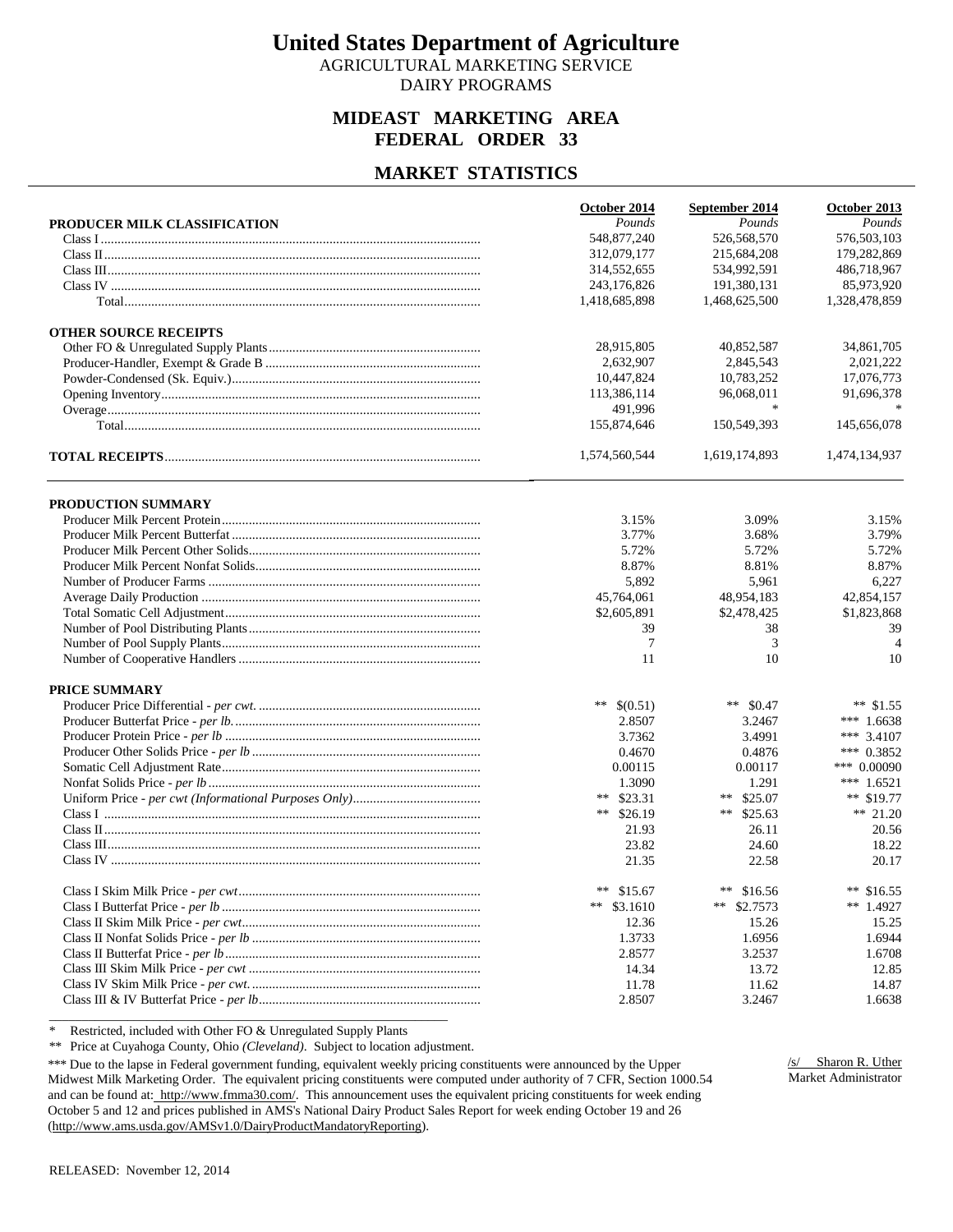AGRICULTURAL MARKETING SERVICE DAIRY PROGRAMS

### **MIDEAST MARKETING AREA FEDERAL ORDER 33**

### **MARKET STATISTICS**

|                              | November 2014     | October 2014  | November 2013  |
|------------------------------|-------------------|---------------|----------------|
| PRODUCER MILK CLASSIFICATION | Pounds            | Pounds        | Pounds         |
|                              | 523,346,911       | 548,877,240   | 556,102,493    |
|                              | 271,057,232       | 312,079,177   | 150,388,783    |
|                              | 380,299,542       | 314,552,655   | 480,924,426    |
|                              | 272,080,843       | 243,176,826   | 118,520,173    |
|                              | 1,446,784,528     | 1,418,685,898 | 1,305,935,875  |
| <b>OTHER SOURCE RECEIPTS</b> |                   |               |                |
|                              | 29,227,925        | 28,915,805    | 30,798,908     |
|                              | 2,413,604         | 2,632,907     | 1,820,297      |
|                              | 9,991,817         | 10,447,824    | 16,166,212     |
|                              | 98,673,941        | 113,386,114   | 87,480,908     |
|                              | *                 | 491,996       | 123,894        |
|                              | 140, 307, 287     | 155,874,646   | 136,390,219    |
|                              | 1,587,091,815     | 1,574,560,544 | 1,442,326,094  |
| PRODUCTION SUMMARY           |                   |               |                |
|                              | 3.21%             | 3.15%         | 3.25%          |
|                              | 3.87%             | 3.77%         | 3.89%          |
|                              | 5.71%             | 5.72%         | 5.71%          |
|                              | 8.92%             | 8.87%         | 8.96%          |
|                              | 5,962             | 5,892         | 6,130          |
|                              | 48,226,151        | 45,764,061    | 43,531,196     |
|                              | \$2,636,954       | \$2,605,891   | \$2,048,309    |
|                              | 39                | 39            | 39             |
|                              | $\tau$            | 7             | $\overline{4}$ |
|                              | 11                | 11            | 10             |
| PRICE SUMMARY                |                   |               |                |
|                              | $***$<br>\$(0.74) | ** $$(0.51)$  | ** $$1.29$     |
|                              | 2.2011            | 2.8507        | 1.6336         |
|                              | 3.9018            | 3.7362        | 3.6316         |
|                              | 0.4505            | 0.4670        | 0.3955         |
|                              | 0.00107           | 0.00115       | 0.00093        |
|                              | 1.2102            | 1.3090        | 1.7042         |
|                              | ** $$21.20$       | **<br>\$23.31 | ** $$20.12$    |
|                              | ** $$26.06$       | **<br>\$26.19 | ** 22.20       |
|                              | 19.91             | 21.93         | 20.76          |
|                              | 21.94             | 23.82         | 18.83          |
|                              | 18.21             | 21.35         | 20.52          |
|                              | **<br>\$15.25     | **<br>\$15.67 | **<br>\$16.86  |
|                              | \$3.2416<br>**    | ** $$3.1610$  | ** $1.6955$    |
|                              | 12.62             | 12.36         | 15.56          |
|                              | 1.4022            | 1.3733        | 1.7289         |
|                              | 2.2081            | 2.8577        | 1.6406         |
|                              | 14.75             | 14.34         | 13.59          |
|                              | 10.89             | 11.78         | 15.34          |
|                              | 2.2011            | 2.8507        | 1.6336         |

\* Restricted, included with Other FO & Unregulated Supply Plants

\*\* Price at Cuyahoga County, Ohio *(Cleveland)*. Subject to location adjustment.